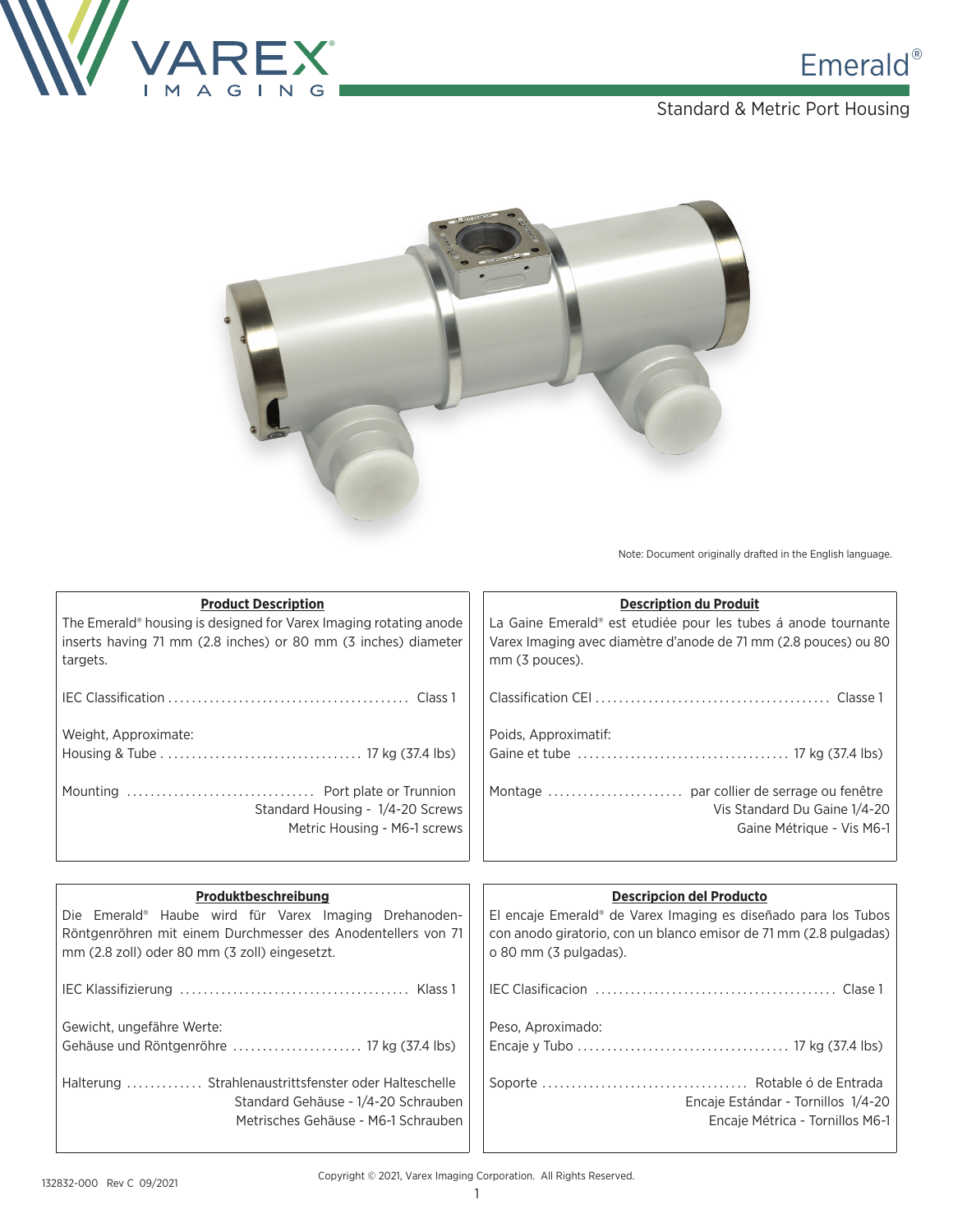

|  |  | Emerald |  |
|--|--|---------|--|

| <b>Product Description</b>                                                                                                  | <b>Description du Produit</b>                                                                                                              |
|-----------------------------------------------------------------------------------------------------------------------------|--------------------------------------------------------------------------------------------------------------------------------------------|
|                                                                                                                             |                                                                                                                                            |
| Maximum X-Ray Tube Assembly Heat Content  930 kJ (1.3 MHU)                                                                  |                                                                                                                                            |
| Nominal Continuous Input Power<br>(maximum housing temperature 78°C)  200 W (278 HU/sec)<br>IEC 60613:2010 @ Sea Level      | Puissance d'entrée continue nominale<br>(température maximale de la gaine à 78°C)  200 W (278 UC/sec)<br>CEI 60613:2010 @ niveau de la mer |
| X-ray tube assembly cooling is provided by ambient air flow.                                                                | Le refroidissement de tube à rayon X est fourni par circulation d'air ambiant.                                                             |
| X-Ray Tube Assembly (Insert and Housing)<br>Permanent Filtration  0.7mm Al/75kV IEC 60522/1999                              | Ensemble Radiogène (Tube et Gaine)<br>Filtre non Amovible  0,7mm Al/75kV CEI 60522/1999                                                    |
| Loading Factors for Leakage Radiation  125 kV, 4.0 mA                                                                       | Technique de mesure du courant de fuite  125 kV, 4,0 mA                                                                                    |
| Temperature Limits for Storage and Transport  - 20°C to +75°C                                                               | Limites de Température Pour le Transport et Pour L'Emmasinage                                                                              |
| Contact Rating - 7A @ 120Vac                                                                                                | Interrupteur Thermique  Normalement Fermé<br>Estimation de Contact 7A à 120 Vca                                                            |
|                                                                                                                             |                                                                                                                                            |
| Federal Standard High Voltage Receptacles  (Complies to IEC 60526)<br>NEMA Standard XR7-1979 (R1984, 1990)                  | Embouts de Receptacles au Standard Federal  (Conformer aux CEI 60526)<br>NEMA Standard XR7-1979 (R1984, 1990)                              |
| X-Ray Tube Assembly (Complies to)  IEC 60601-2-28                                                                           | Ensemble Radiogène (Conformer aux) CEI 60601-2-28                                                                                          |
|                                                                                                                             |                                                                                                                                            |
| Produktbeschreibung                                                                                                         | <b>Descripcion del Producto</b>                                                                                                            |
|                                                                                                                             |                                                                                                                                            |
| Wärmespeicherkapazitat des Gehäuses  930 kJ (1.3 MHU)                                                                       | Capacidad del almacenaje termal de encaje  930 kJ (1.3 MHU)                                                                                |
| Kontinuierliche Eingangs-Nennleistung<br>(max. Gehäusetemperatur 78°C) 200 W (278 HU/sec)<br>IEC 60613:2010 @ Meeresspiegel | Potencia nominal de entrada continua<br>(temperatura máxima de la encaje 78°C)  200 W (278 HU/sec)<br>IEC 60613:2010 @ nivel del mar       |
| Kühlung der Röntgenstrahlereinheit durch Umgebungsluft                                                                      | El Enfriamiento de la unidad radiógena es realizado por corriente de aire<br>ambienta                                                      |
| Röntgenstrahlers (Röhre und Gehäuse)                                                                                        | Ensamblaje de Tubo de Rayos X (Tubo & Encaje)<br>Filtración Permanente  0.7mm AI/75kV IEC 60522/1999                                       |
|                                                                                                                             |                                                                                                                                            |
| Temperaturgrenzen für Aufbewahrung und Transport                                                                            |                                                                                                                                            |
|                                                                                                                             | Temperatura Limitada de Almacen y Transparte  -20°C a +75°C                                                                                |
| Kontaktleistung - 7A @ 120Vac                                                                                               | Interruptor Thermal  Normalmente Cerrado<br>clasificación de Contactos - 7A @ 120Vac                                                       |
|                                                                                                                             |                                                                                                                                            |
| Federal Standard Hochspannungsbuchsen  (Entsprechen IEC 60526)<br>NEMA Standard XR7-1979 (R1984, 1990)                      | Receptáculos De alto voltaje Estándares Federales (Conformarse IEC 60526)<br>NEMA Standard XR7-1979 (R1984, 1990)                          |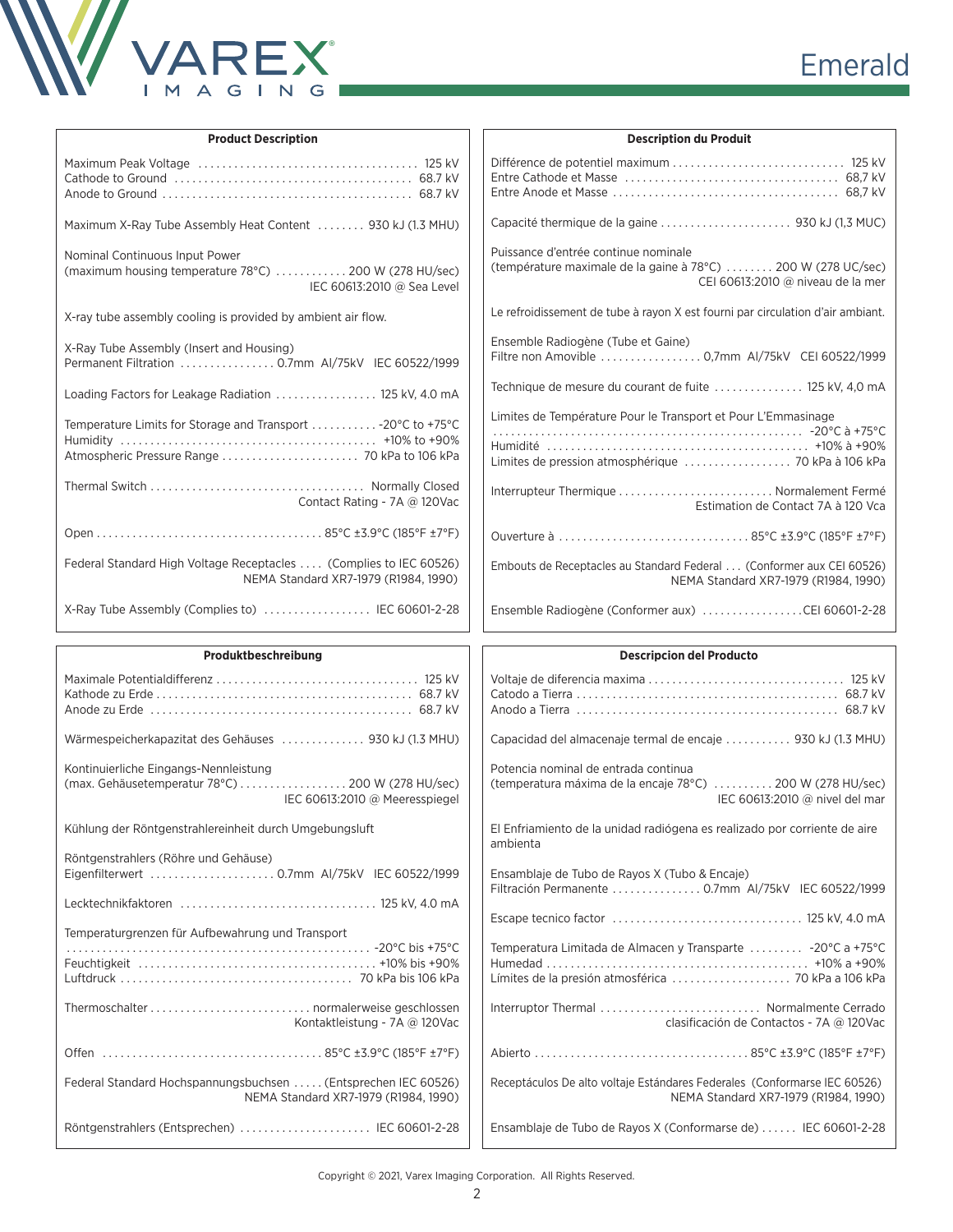

Housing Outline Drawing Dessin d' Encombrement de la Gaine Masszeichnungen für dss Gehäuse Esquema Detallado del Encaje

### **Standard Port Housing**

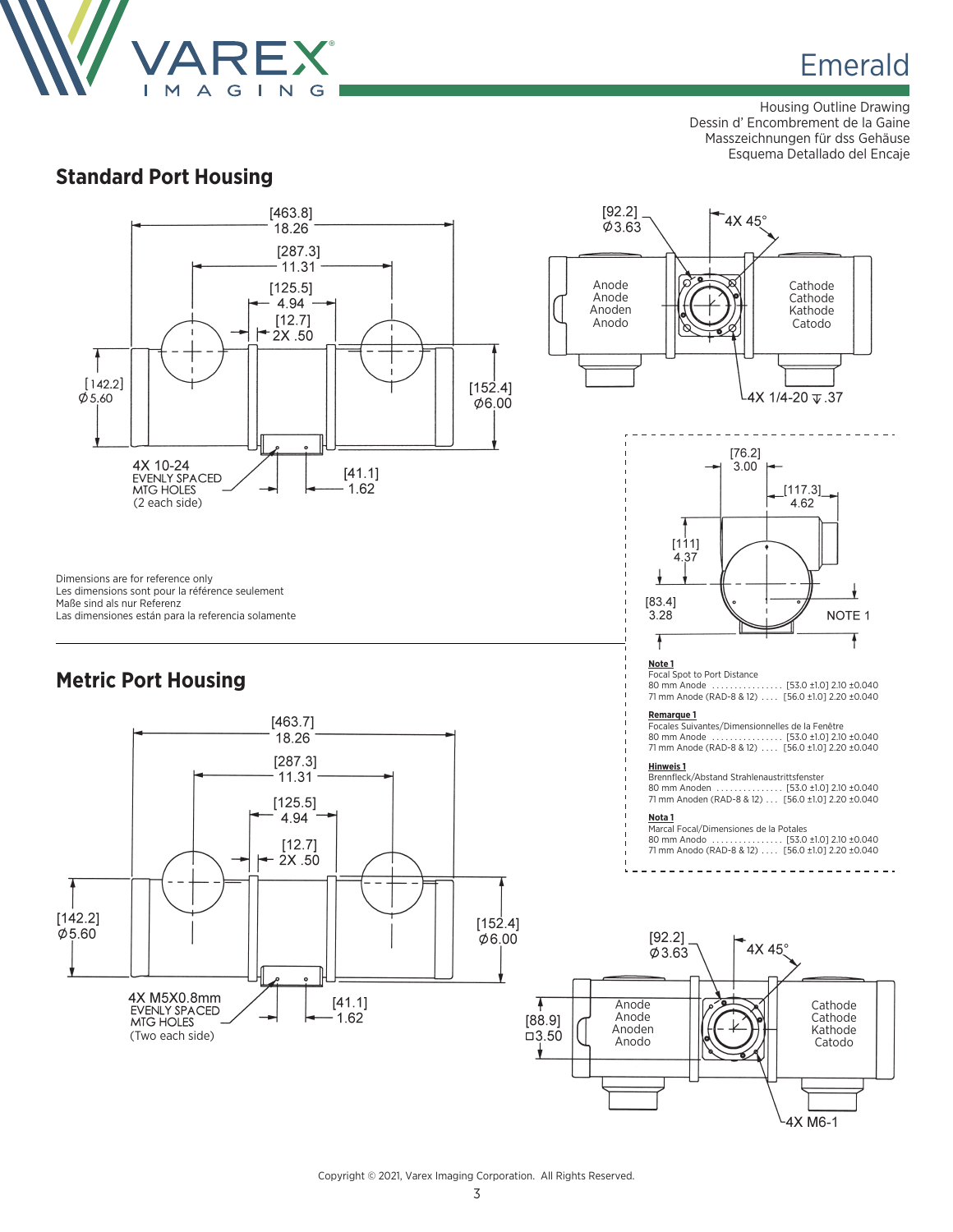

Housing Outline Drawing Dessin d' Encombrement de la Gaine Masszeichnungen für dss Gehäuse Esquema Detallado del Encaje

### **Housing Horn Angles**

.96



#### Copyright © 2021, Varex Imaging Corporation. All Rights Reserved.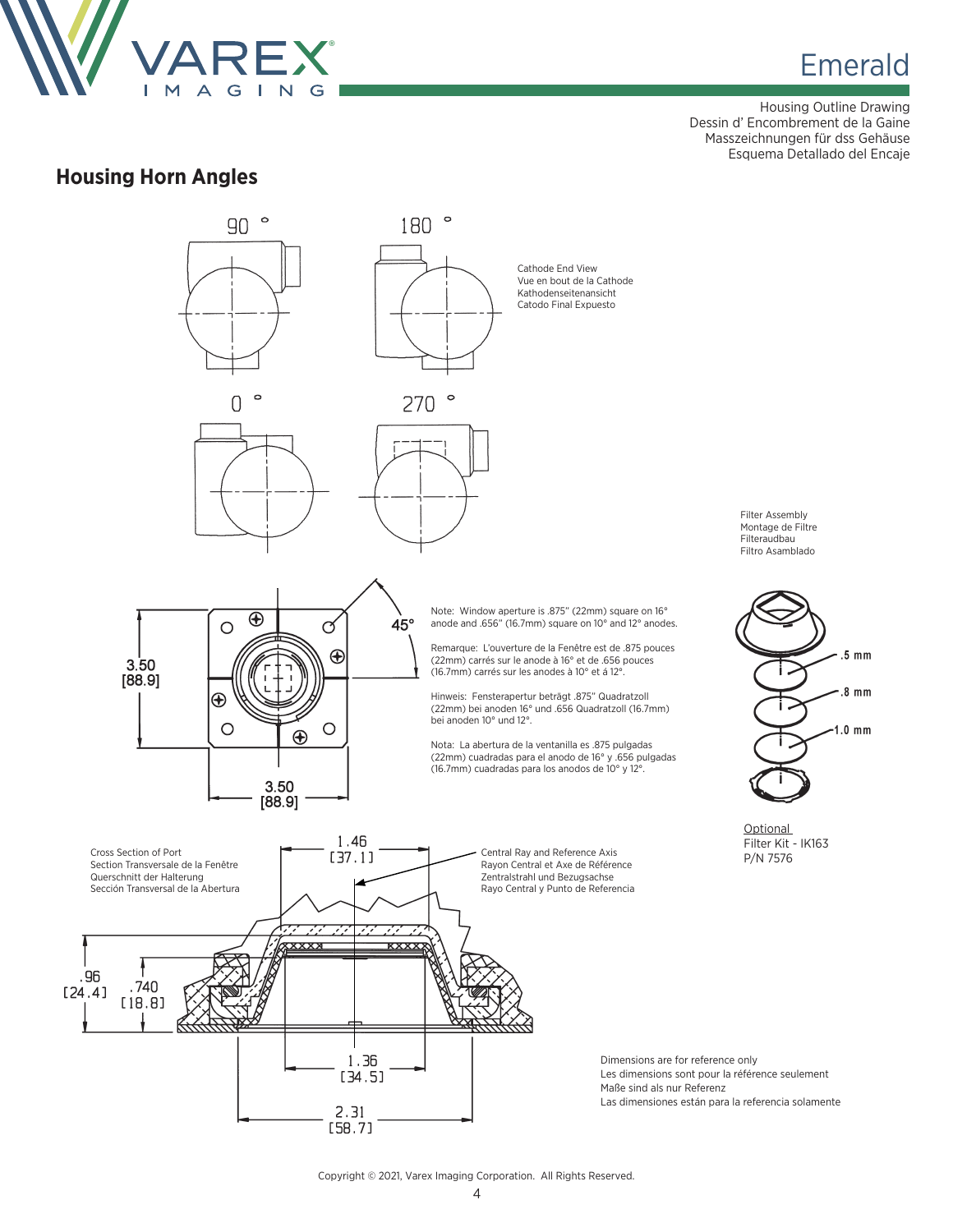

Stator Ratings and Characteristics Spécificités et Caractéristiques du Stator Statornennleistungen und Merkmale Caracteristicas y Clarificacion de la Bovina



# **Optional Wiring**  $\overline{\circ}$



| <b>Stator Drive Frequency</b><br>Fréquence d'entraînement du stator<br>Statorantrieb Frequenz<br>Frecuencia de la impulsión del estator | <b>RPM</b>    |
|-----------------------------------------------------------------------------------------------------------------------------------------|---------------|
| 50 Hz                                                                                                                                   | 2800 - 3000   |
| 60 Hz                                                                                                                                   | 3400 - 3600   |
| 150 Hz                                                                                                                                  | 8500 - 9000   |
| 180 Hz                                                                                                                                  | 9500 - 10.800 |

| <b>Stator Motor Ratings:</b>                                                                      | Frequency (Hz)  | Volts                    | White Lead Amperes (Typical)              |
|---------------------------------------------------------------------------------------------------|-----------------|--------------------------|-------------------------------------------|
| Régime du Moteur de Stator                                                                        | Fréquence (Hz)  | Volts                    | <b>Blanc</b>                              |
| Statormotorleistung                                                                               | Frequenz (Hz)   | Volt                     | Weiss                                     |
| Bovina del Motor Establecido                                                                      | Frecuencia (Hz) | Voltaje                  | Blanco                                    |
| *Operating Voltage (Run)<br>*Tension d'Alimentation<br>*Betreibsspannung<br>*Voltaje de Operación | 50/60 Hz        | $50 - 60*$<br>120<br>220 | $1.5 - 2.0$<br>$3.5 - 4.2$<br>$6.5 - 8.2$ |

| "R" Stators                                                                                       | Stator "R"                                                                                         | "R" Stator                                                                                            | "R" Bovina                                                                                            | Nominal                                                                               | Acceptable                          |
|---------------------------------------------------------------------------------------------------|----------------------------------------------------------------------------------------------------|-------------------------------------------------------------------------------------------------------|-------------------------------------------------------------------------------------------------------|---------------------------------------------------------------------------------------|-------------------------------------|
| Black - White<br>White - Red<br>Black - Red<br>180 Hz Cap<br>150 Hz Cap<br>60 Hz Cap<br>50 Hz Cap | Noir - Blanc<br>Blanc - Rouge<br>Noir - Rouge<br>180 Hz Cap<br>150 Hz Cap<br>60 Hz Cap<br>50Hz Cap | Schwarz - Weiss<br>Weiss - Rot<br>Schwarz - Rot<br>180 Hz Cap<br>150 Hz Cap<br>60 Hz Cap<br>50 Hz Cap | Negro - Blanco<br>Blanco - Roio<br>Negro - Rojo<br>180 Hz Cap<br>150 Hz Cap<br>60 Hz Cap<br>50 Hz Cap | $20 \Omega$<br>50 $\Omega$<br>$70 \Omega$<br>$6 \mu F$<br>$9 \mu F$<br>30 µF<br>43 µF | $18 - 22$<br>$45 - 55$<br>$63 - 77$ |

| <b>Wire Color</b><br><b>Couleurs des Branchements</b><br>Kabelfarben<br>Cable de Color | <b>Description</b><br><b>Description</b><br><b>Beschreibung</b><br><b>Descripcion</b> |
|----------------------------------------------------------------------------------------|---------------------------------------------------------------------------------------|
| White                                                                                  | <b>Stator Common</b>                                                                  |
| <b>Blanc</b>                                                                           | <b>Stator Neutre</b>                                                                  |
| Weiss                                                                                  | <b>Stator Neutral</b>                                                                 |
| Blanco                                                                                 | Bovina Común                                                                          |
|                                                                                        |                                                                                       |
| <b>Black</b>                                                                           | Stator Phase (Main)                                                                   |
| Noir                                                                                   | <b>Stator Phase (Principal)</b>                                                       |
| Schwarz                                                                                | StatorPhase (Haupt)                                                                   |
| Negro                                                                                  | Bovina Fase (Principal)                                                               |
| Red                                                                                    | <b>Stator Phase Shift</b>                                                             |
| Rouge                                                                                  | Changement de Phase                                                                   |
| Rot                                                                                    | Hilfsphase                                                                            |
| Rojo                                                                                   | Cambio de Fase del Estator                                                            |
| Orange/Brown                                                                           | <b>Thermal Switch</b>                                                                 |
| Orange/Brun                                                                            | <b>Rupteur Thermique</b>                                                              |
| Orange/Braun                                                                           | Thermoschalter                                                                        |
| Anaraniado/Café                                                                        | Interruptor Termal                                                                    |
| Brown/Orange                                                                           | <b>Thermal Switch</b>                                                                 |
| Brun/Orange                                                                            | <b>Rupteur Thermique</b>                                                              |
| Braun/Orange                                                                           | Thermoschalter                                                                        |
| Café/Anaranjado                                                                        | <b>Interruptor Termal</b>                                                             |
|                                                                                        |                                                                                       |
| Green/Yellow                                                                           | <b>Housing Ground</b>                                                                 |
| Vert/Jaune                                                                             | Masse de la Gaine                                                                     |
| Grün/Gelb                                                                              | Masse des Gehäuses                                                                    |
| Verde/Amarillo                                                                         | Encaje a Tierra                                                                       |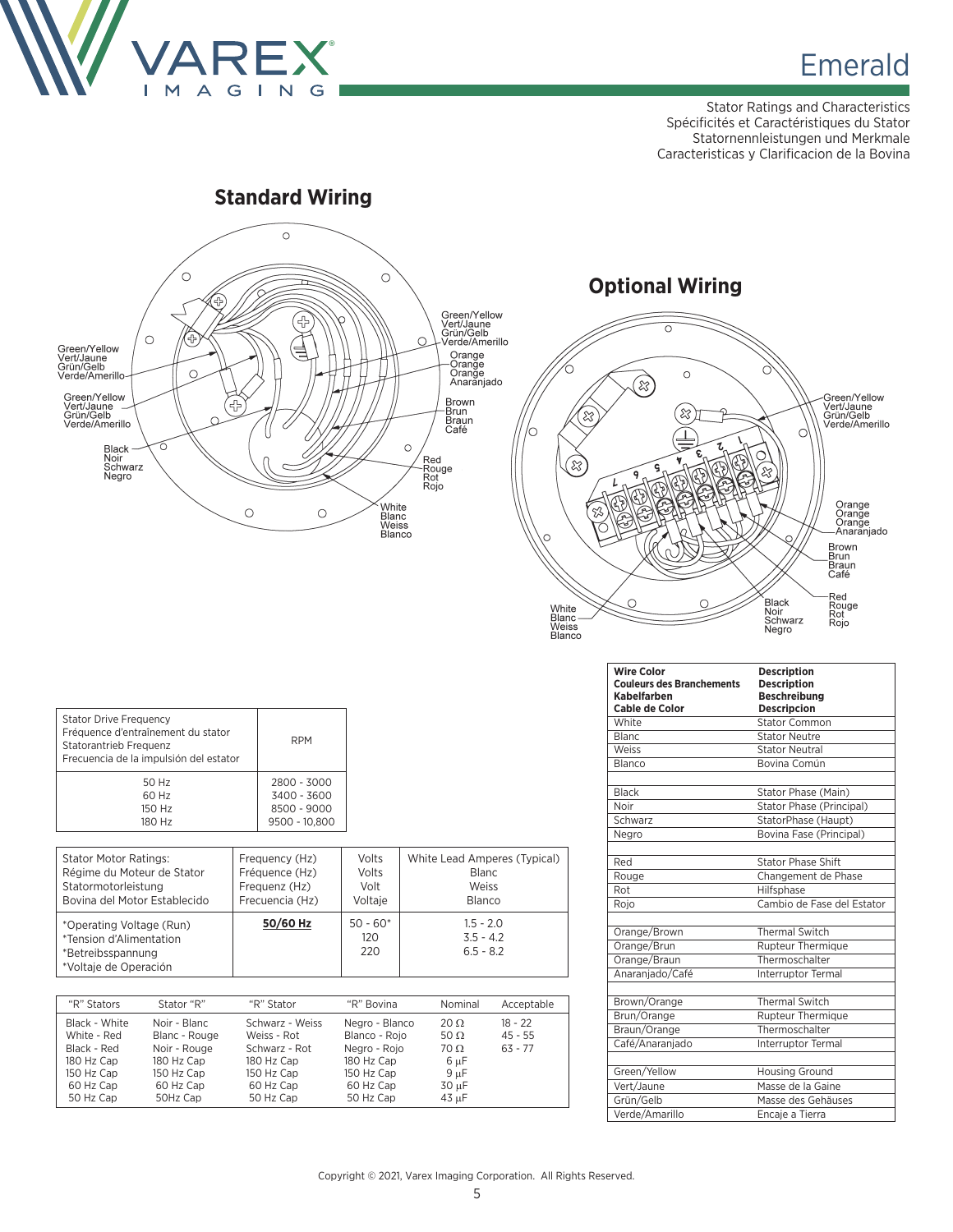

# **Emerald** & Emerald & Emerald

Stator Ratings and Characteristics Spécificités et Caractéristiques du Stator Statornennleistungen und Merkmale Caracteristicas y Clarificacion de la Bovina

#### **Stator Cord:**

A six wire shield-grounded stator cord should be connected from the stator terminal to the motor control. All listed voltage and amperage measurements should be taken at the housing end.

If the stator cord is not provided, the cord used must be UL listed or a UL recognized component for all products used in the USA. Outside the USA, the cord used must comply with all applicable regulatory and statutory requirements for electrical and safety. The cord must have the following characteristics: six conductor, 18AWG (0.9mm<sup>2</sup>) Cu, rated 600V, 90°C minimum, shielded cable with PVC jacket 0.032 inch (0.081mm) thick minimum. Lead terminations are provided and must be used with wire that matches the above description.

#### **Stator Power:**

Time to full speed of the anode is a function of the power rating of the "starter" and the weight / diameter of the anode. All Varex Imaging stator types are rated for regular speed and high speed starters. Time to full speed for 71mm (2.8 inch) and 80mm (3.0 inch) anode series tubes is between 1.3 and 2.0 seconds.

Immediately following high speed anode rotation, the rotor speed must be reduced to 4000 r/min or less within 10 seconds using a suitable dynamic braking device.

No more than two high speed starts per minute are permissible. The starting voltage must never exceed 500 volts rms.

#### **Câble stator:**

Un câble blindé à 6 conducteurs doit être connecté de la base du stator jusqu'au moteur. Toutes les mesures de tension et d'ampérage doivent être prises côté gaine.

Si le câble du stator n'est pas fourni, le câble utilisé doit être conforme aux normes UL ou être un composant de norme UL utilisé aux USA. En dehors des USA, il doit être conforme aux normes en vigueur dans le pays de distribution. II doit avoir les caractéristiques suivantes: 6 conducteurs, de section 0.9mm<sup>2</sup>, puissance 600V, 90° minimum, il doit être blindé avec du PVC de 0.081mm d'épaisseur mini. Les embouts sont fournis et doivent être utilisés avec du fil correspondant aux spécifications ci-dessus.

#### **Puissance du stator:**

Le temps nécessaire à la montée en pleine vitesse est fonction de la puissance du démarreur et du poids/ diamétre del'anode. Tous les stators Varex Imaging sont prévus pour une vitesse normale et pour une vitesse rapide. Le temps de démarrage des tubes de la série 71mm (2.8 pouces) et 80mm (3.0 pouces) anode se situe entre 1,3 et 2,0 secondes.

Immédiatement aprés la rotation à 4000 t/min ou moins en 10 secondes en utilisant un système de freinage dynamique approprié.

Pas plus de deux demarrages rapides par minute sont autorisés. La tension de démarrage ne doit jamais excéder 500 volts rms.

**Statorkabel:** Ein sechsardiges abgeschirmies Statorkabel soilte zwischon Statorhaubenanschluß und Anlaufgerät geschaitet werden. Alle Spannungs-und Stromwerte sollten am an der Strahlenschutzhaube geprüft werden.

Falls das Statorkabel nicht beigestellt wurde, muß das Kabel Ul gelistet sein oder eine UL anerkannte Komponente für in den USA eingesetzte Produkte sein. Außerhalb der USA das Kabel allen Richtlinien und gesetzlichen Anforderungen für elektrische Sicherheit entsprechen. Das Kabel muß die folgenden Spezifikationen erfüllon. 6- Leiter 18AWG (0.9mm2 ) CU, 600V, 90°C minimum, Abschirmung mit PVC Mantel 0.032 inch (0.081mm) Stärke minimum. Bleiendkappen sind beigestellt und müssen für das oben beschriebene Kabel genutzt werden.

#### **Statorleistung:**

Die Zeitspanne bis zur vollen Geschwindigkeit des Anodentellers ist eine funktion aus der Nennleistung des Anlaufgerätes und Gewichtes bzw. Durchmessers des Tellers.

Alle Varex Imaging Stator sind für hoch- und normaltourigen Betrieb ausgelegt.

Die Anlaufzeit bis zur maximalen Drehzahl des Anodentellers die 71mm (2.8 zoll) und 80mm (3 zoll) Anoden Röntgenröhren liegt zwischen 1.3 und 2.0 Sekunden.

Unter Verwendung einer geeigneten Anogenbremse muß die Drehzahl nach hochtourigem Betrieb unmittelbar auf weniger als 4,000 U/min verreduziert werden.

Es sind nicht mehr als zwei Hochleistungsstarts pro minute zulässig. Die Anlaufspannung darf hiebei 500 volt nicht überschreiten.

#### **El cable de la bovina:**

Tiene seis (6) conexiones insuladas y deben ser conectadas del terminal de la bovina al controlador del motor. Todas las medidas de voltaje y amperio indicadas deben ser tomadas al lado del encaje.

Si el cable de la bovina no es proveida, el cable usado debe ser aprobada por un Laboratorio de la Industria ó este producto debe ser reconocido por el Laboratorio de la Industria en los Estados Unidos. A fuera de los Estados Unidos, el cable debe ser aprobado por regulaciones estatutoriales requerido por un comité de electricidad y reguridad. El cable debe tener las siguiente caracteristicas: seis conexiones de cobre, de 18 amperios AWG (0.9mm2 ), estimado para 600 voltios, 90°C minimo, cable insulado con un forro de PVC de 0.032 pulgadas (0.081mm) de grueso minimo. Los Terminales de plomo son proveidas y deben ser usados con conexiones que son semejantes con la descripción mencionada.

#### **Poder de la Bovina:**

La velocidad maxima del anodo giratorio es obtenida por el poder del arrancador y es relacionado con el peso y diametro del anodo. Todos las bovinas de Varex Imaging son usadas con velocidad regular y velocidad alta al principio. Toma entre 1.3 y 2.0 segundos para obtener la velocidad alta del anodo giratorio para las tubos la serie de 71mm (2.8 pulgadas) y 80mm (3 pulgadas) anodo.

Immediatamente despues de obtener la velocidad alta del anodo giratario, la velocidad del rotador debe der reducida a 4000 r/min ó menos en 10 segundos usado un sistema dunamico y apropiado para reducir la velocidad.

El rotador no debe ser expuesto a velocidades altas no mas de dos (2) veces por minuto. El voltaje inicial no debe excedir 500 voltios rms.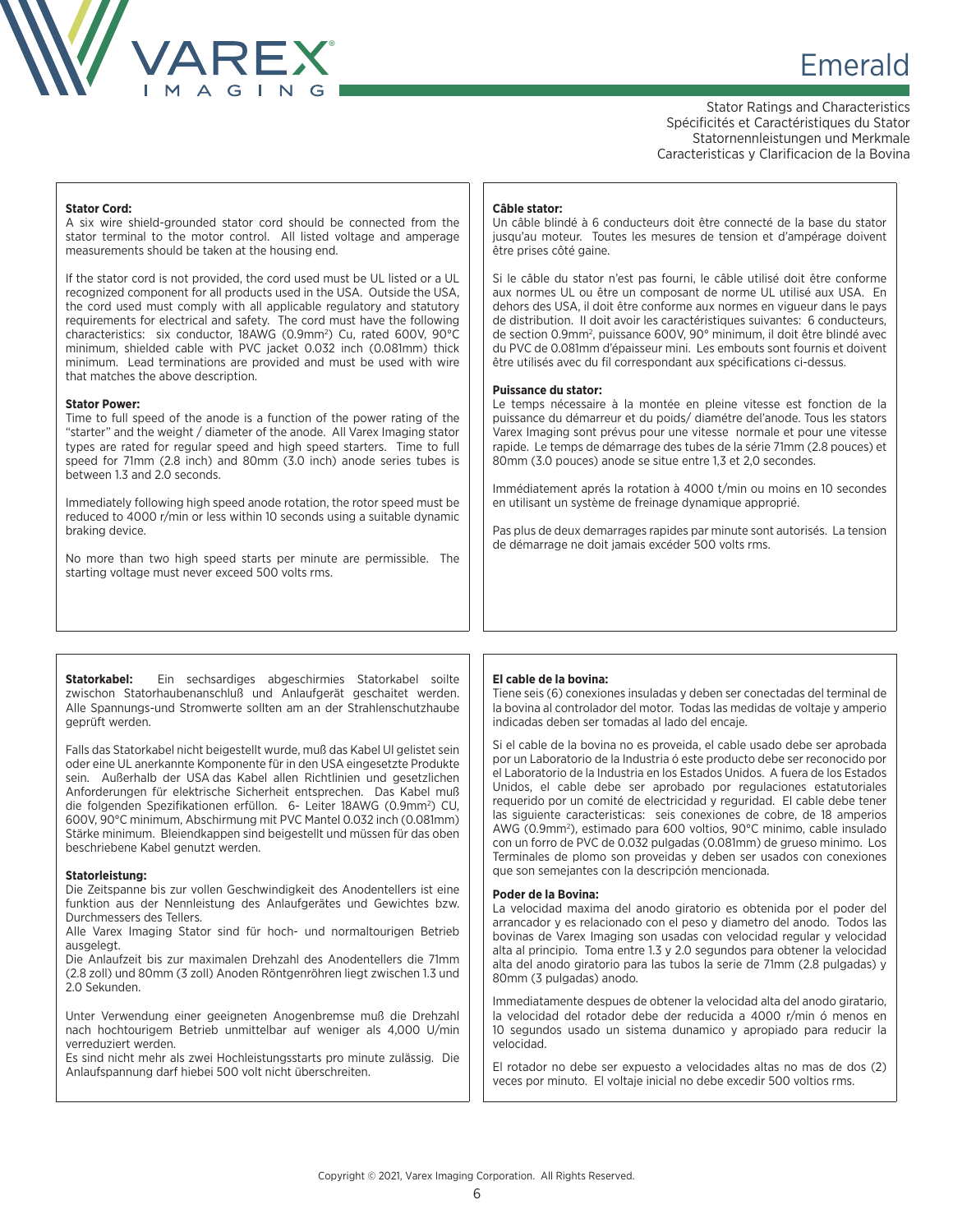

X-ray Tube Assembly Heating and Cooling Curve Abaque de Échauffement Refroidissement de l'ensemble Röntgenstrahler Erwärmungs- und Abkühlkurven Curvas de calentamiento y enfriamento de la unidad radiogena



### X-ray Tube Assembly Heating and Cooling Curve

Ohne Luftumlaufvorrichtung Sin Circulador de aire



X-ray Tube Assembly Heating and Cooling Curve

Avec Ventilateur Mit Luftumlaufvorrichtung Con aire Circulador

| Note:                                                                                                                                                                                           | <b>Remarque:</b>                                                                                                                                                                                                            | Anmerkungen:                                                                                                                                                                                                                              | Nota:                                                                                                                                                                                                                          |
|-------------------------------------------------------------------------------------------------------------------------------------------------------------------------------------------------|-----------------------------------------------------------------------------------------------------------------------------------------------------------------------------------------------------------------------------|-------------------------------------------------------------------------------------------------------------------------------------------------------------------------------------------------------------------------------------------|--------------------------------------------------------------------------------------------------------------------------------------------------------------------------------------------------------------------------------|
| Heat inputs into housing include tube power,    <br>filament power, and stator power. Heating    <br>curves based on no restrictions of natural    <br>convection around tube housing assembly. | L'apport calorifique dans la gaine incult la<br>puissance du tube, du filament et du stator.<br>l Courbes d'échauffement basées sur une l<br>circulation d'air naturelle sans entrave autour l<br>de l'ensemble gaine-tube. | berücksichtigen<br>Der<br>wärmungskurven<br>die Verlustleistung aus der Anode, der<br>Kathode und des stators. Die Heizkurven<br>basieren auf keinerlei Einschränkung der<br>natürlichen Konvektion in der Umgebung der<br>Strahlerhaube. | La energia del encaje incluye el poder del tubo,<br>    el poder del filamento y el poder de la bovina.<br>    Las curvas de calentamiento no son afectadas<br>nor el calor natural creado en la parte exterior<br>del encaje. |

Copyright © 2021, Varex Imaging Corporation. All Rights Reserved.